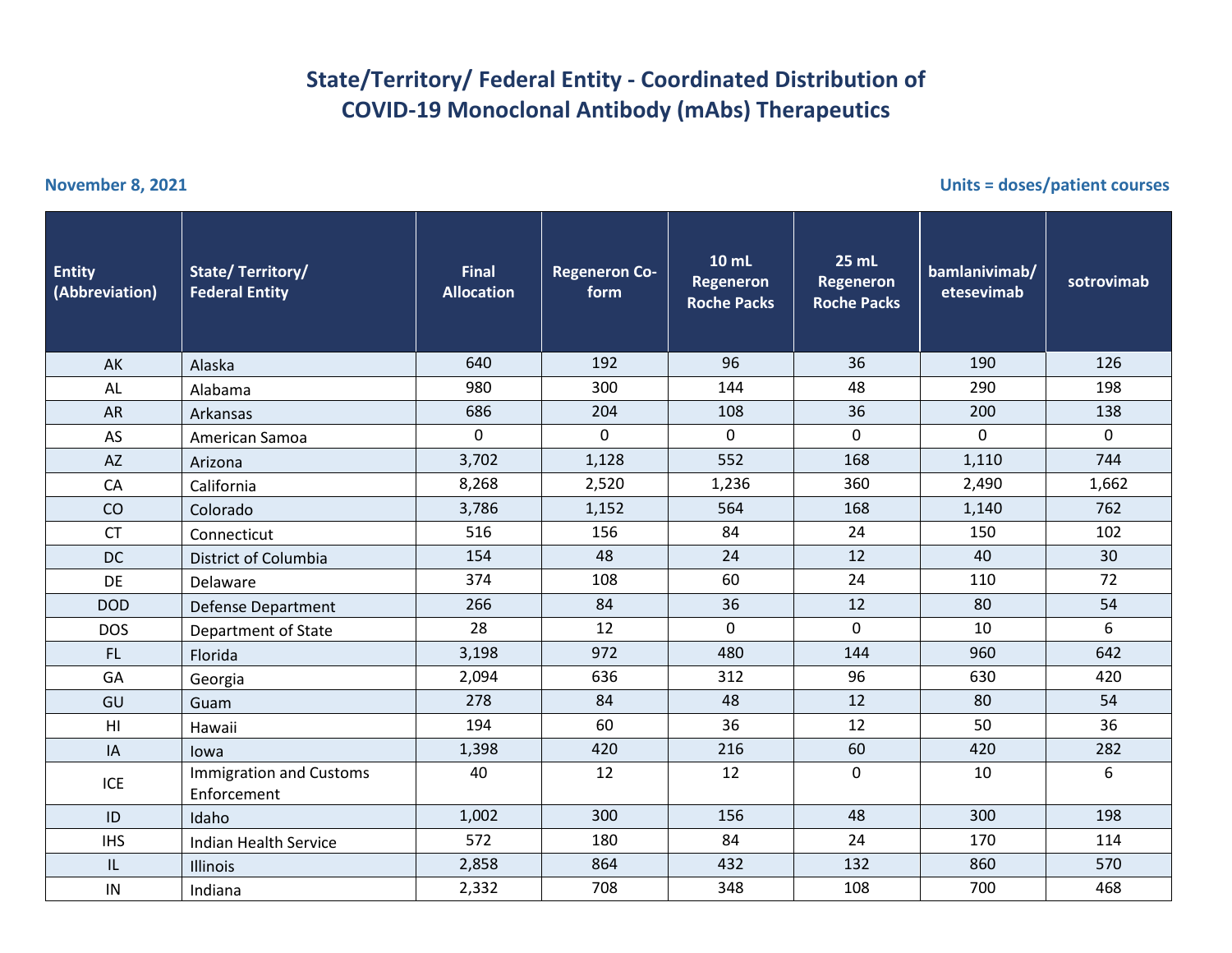| <b>Entity</b><br>(Abbreviation) | State/Territory/<br><b>Federal Entity</b>       | <b>Final</b><br><b>Allocation</b> | <b>Regeneron Co-</b><br>form | 10 mL<br><b>Regeneron</b><br><b>Roche Packs</b> | <b>25 mL</b><br><b>Regeneron</b><br><b>Roche Packs</b> | bamlanivimab/<br>etesevimab | sotrovimab |
|---------------------------------|-------------------------------------------------|-----------------------------------|------------------------------|-------------------------------------------------|--------------------------------------------------------|-----------------------------|------------|
| <b>KS</b>                       | Kansas                                          | 1,058                             | 324                          | 156                                             | 48                                                     | 320                         | 210        |
| KY                              | Kentucky                                        | 1,896                             | 576                          | 288                                             | 84                                                     | 570                         | 378        |
| LA                              | Louisiana                                       | 584                               | 180                          | 84                                              | 36                                                     | 170                         | 114        |
| MA                              | Massachusetts                                   | 1,506                             | 456                          | 228                                             | 72                                                     | 450                         | 300        |
| <b>MD</b>                       | Maryland                                        | 1,114                             | 336                          | 168                                             | 48                                                     | 340                         | 222        |
| ME                              | Maine                                           | 646                               | 192                          | 96                                              | 36                                                     | 190                         | 132        |
| MI                              | Michigan                                        | 5,784                             | 1,764                        | 864                                             | 252                                                    | 1,740                       | 1,164      |
| <b>MN</b>                       | Minnesota                                       | 3,894                             | 1,188                        | 588                                             | 168                                                    | 1,170                       | 780        |
| <b>MO</b>                       | Missouri                                        | 1,438                             | 432                          | 216                                             | 72                                                     | 430                         | 288        |
| <b>MP</b>                       | Commonwealth of the<br>Northern Mariana Islands | 52                                | 12                           | 12                                              | 12                                                     | 10                          | 6          |
| <b>MS</b>                       | Mississippi                                     | 402                               | 120                          | 60                                              | 24                                                     | 120                         | 78         |
| MT                              | Montana                                         | 1,268                             | 384                          | 192                                             | 60                                                     | 380                         | 252        |
| <b>NC</b>                       | <b>North Carolina</b>                           | 2,332                             | 708                          | 348                                             | 108                                                    | 700                         | 468        |
| <b>ND</b>                       | North Dakota                                    | 640                               | 192                          | 96                                              | 36                                                     | 190                         | 126        |
| <b>NE</b>                       | Nebraska                                        | 1,030                             | 312                          | 156                                             | 48                                                     | 310                         | 204        |
| <b>NH</b>                       | New Hampshire                                   | 820                               | 252                          | 120                                             | 36                                                     | 250                         | 162        |
| <b>NJ</b>                       | New Jersey                                      | 1,664                             | 504                          | 252                                             | 72                                                     | 500                         | 336        |
| <b>NM</b>                       | <b>New Mexico</b>                               | 1,228                             | 372                          | 180                                             | 60                                                     | 370                         | 246        |
| <b>NV</b>                       | Nevada                                          | 1,076                             | 324                          | 168                                             | 48                                                     | 320                         | 216        |
| <b>NY</b>                       | New York                                        | 4,974                             | 1,512                        | 744                                             | 216                                                    | 1,500                       | 1,002      |
| OH                              | Ohio                                            | 5,166                             | 1,572                        | 768                                             | 228                                                    | 1,560                       | 1,038      |
| OK                              | Oklahoma                                        | 1,104                             | 336                          | 168                                             | 48                                                     | 330                         | 222        |